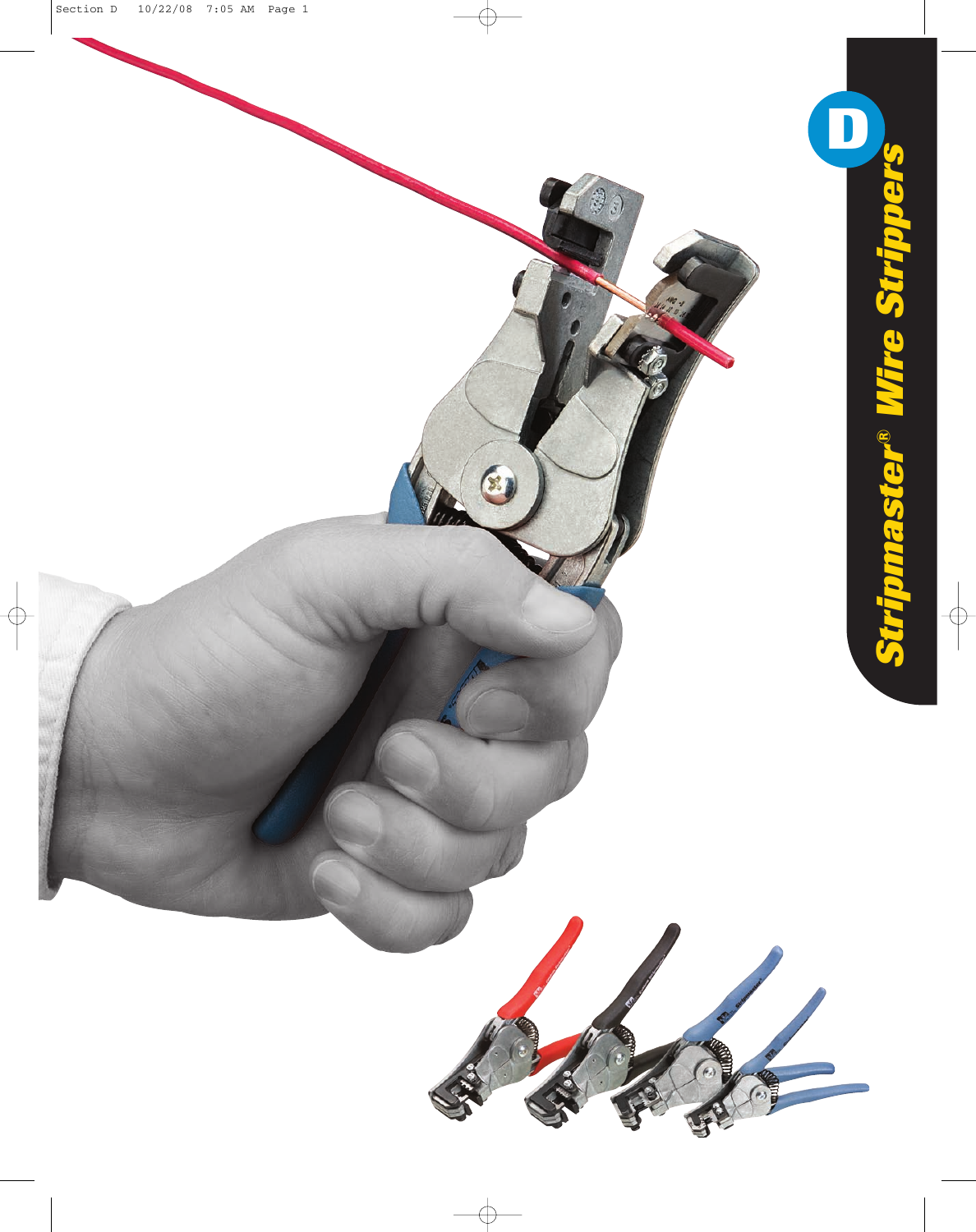

# **Stripmaster® and Stripmaster® Lite Wire Strippers**

- One-step stripping enhances productivity
- Spring-action motion increases leverage and reduces operator fatigue
- Precision-ground, knife-type blades provide clean, accurate stripping
- Sturdy die cast frame provides long-term durability
- Wire gripper holds wire securely in position
- Stripmaster<sup>®</sup> Lite designed for smaller hands 3/4 the size of the standard Stripmaster®

**Stripmaster® Wire Strippers and Knife-Type Blades**



**Stripmaster® Lite Wire Stripper**

**HUMILION** 





Knife-type stripping blades have form-ground holes which penetrate the

securely in position.

|                |                |      |      | Specifications - Stripping Hole Diameter (Inches) |      |      |                      |      |      |      |      |      |                     | Replacement |
|----------------|----------------|------|------|---------------------------------------------------|------|------|----------------------|------|------|------|------|------|---------------------|-------------|
|                |                |      |      | <b>Wire Size AWG</b>                              |      |      | <b>Blades (Pair)</b> |      |      |      |      |      |                     |             |
| 6 <sup>5</sup> | n<br>ō         | 10   | 12   | 14                                                | 16'  | 18   | 20                   | 22   | 24   | 26   | 28   | 30   | Cat. No.            | Cat. No.    |
|                | .159           | .141 | .106 |                                                   |      |      |                      |      |      |      |      |      | 45-090* or 45-290** | $L - 4419$  |
|                |                | .144 | .105 | .085                                              | .073 | .073 |                      |      |      |      |      |      | 45-091              | $L - 4420$  |
|                |                | .144 | .113 | .090                                              | .072 | .061 | .048                 | .048 |      |      |      |      | 45-092* or 45-292** | $L - 4421$  |
|                |                |      |      | .090                                              | .072 | .061 | .039                 | .039 |      |      |      |      | 45-093              | $L - 4422$  |
| .230           | .198           |      |      |                                                   |      |      |                      |      |      |      |      |      | 45-096              | $L - 4453$  |
|                |                |      |      |                                                   | .072 | .061 | .048                 | .039 | .032 | .026 |      |      | 45-097              | L-4994      |
|                |                |      |      |                                                   |      |      | .048                 | .039 | .032 | .026 | .021 | .016 | 45-098              | $L - 5361$  |
|                | .198           | .167 |      |                                                   | .062 | .055 |                      |      |      |      |      |      | 45-099              | $L - 8763$  |
| *Boxed         | **Blister Card |      |      | Tolerances $+.001-.005$                           |      |      |                      |      |      |      |      |      |                     |             |

## **Stripmaster ® Lite Wire Strippers and Knife-Type Blades**

|      |                                                                  |      |      | Specifications — Stripping Hole Diameter (Inches) |                     |                      | Replacement |      |      |  |  |  |        |                      |
|------|------------------------------------------------------------------|------|------|---------------------------------------------------|---------------------|----------------------|-------------|------|------|--|--|--|--------|----------------------|
|      |                                                                  |      |      |                                                   |                     | <b>Wire Size AWG</b> |             |      |      |  |  |  |        | <b>Blades (Pair)</b> |
| 12   | 14                                                               | 16   | 18   | 20                                                | <b>Cutting Edge</b> | Cat. No.             | Cat. No.    |      |      |  |  |  |        |                      |
|      |                                                                  | .072 | .061 | .048                                              | .039                |                      |             |      |      |  |  |  | 45-671 | LB-1001              |
|      |                                                                  |      |      |                                                   |                     | .032                 | .026        | .021 | .016 |  |  |  | 45-672 | LB-1002              |
| .113 | .090                                                             | .072 |      | .061 (All Stranded wire)                          |                     |                      |             |      |      |  |  |  | 45-673 | LB-1003              |
| .096 | .085<br>.073<br>.061 (12 & 14 Solid wire, 16 & 18 Stranded wire) |      |      |                                                   |                     |                      |             |      |      |  |  |  | 45-674 | LB-1004              |
|      | .072<br>048<br>.250 Wide                                         |      |      |                                                   |                     |                      |             |      |      |  |  |  |        | LB-1005              |

Tolerances +.001 -.005

| <b>Description</b>                                | <b>Coax Cable</b><br><b>Type (RGU)</b> | Repl. Blade<br>Cat. No. | Cat. No. |
|---------------------------------------------------|----------------------------------------|-------------------------|----------|
| Coax Stripmaster <sup>®</sup> for RG-6            | $RG-6$                                 | <b>LB-740</b>           | 45-262   |
| Coax Stripmaster <sup>®</sup> for RG-58           | RG-58                                  | LB-742                  | 45-264   |
| Coax Stripmaster <sup>®</sup> for RG-59           | RG-59                                  | LB-743                  | 45-265   |
| Coax Stripmaster <sup>®</sup> for RG-62           | RG-62                                  | LB-744                  | N/A      |
| Coax Stripmaster <sup>®</sup> for RG-6 QuadShield | $RG-6$<br>QuadShield                   | LA-3953                 | 45-282   |

Coaxial Cables: two-step strip for termination, jacket and dielectric.

| <b>Replacement Frame Assemblies</b>              | Cat. No. |
|--------------------------------------------------|----------|
| For Stripmaster <sup>®</sup> Wire Strippers      | L-5620   |
| For Stripmaster <sup>®</sup> Lite Wire Strippers | LB-1421  |

# **Coax Stripmaster® Wire Strippers and Blades Stripmaster® Wire Strippers with Rectangular Holes**



| <b>Description</b>                                                 | Cat. No. | <b>Replacement</b><br><b>Blades (Pair)</b><br>Cat. No. |
|--------------------------------------------------------------------|----------|--------------------------------------------------------|
| For Flat Telephone Cable<br>$(.60 \text{ in. or } 1.52 \text{mm})$ | N/A      | LB-1155                                                |
| For European Flat Lamp Cord                                        | 45-089   | L-8762                                                 |
| For SP-SPT Lamp Cord                                               | 45-095*  | $L - 4452$                                             |

\*Also strips 2- and 3-conductor low-voltage wire used in G.E. and Touchplate remote control wiring system.

| <b>Optional Accessories</b>                                                         | Cat. No. |
|-------------------------------------------------------------------------------------|----------|
| Transparent Adjustable Wire Stop (for Stripmaster® Wire Strippers)                  | L-5270   |
| Transparent Adjustable Wire Stop (for Stripmaster <sup>®</sup> Lite Wire Strippers) | LB-1195  |
| Replacement Moveable Gripper                                                        | $L-1953$ |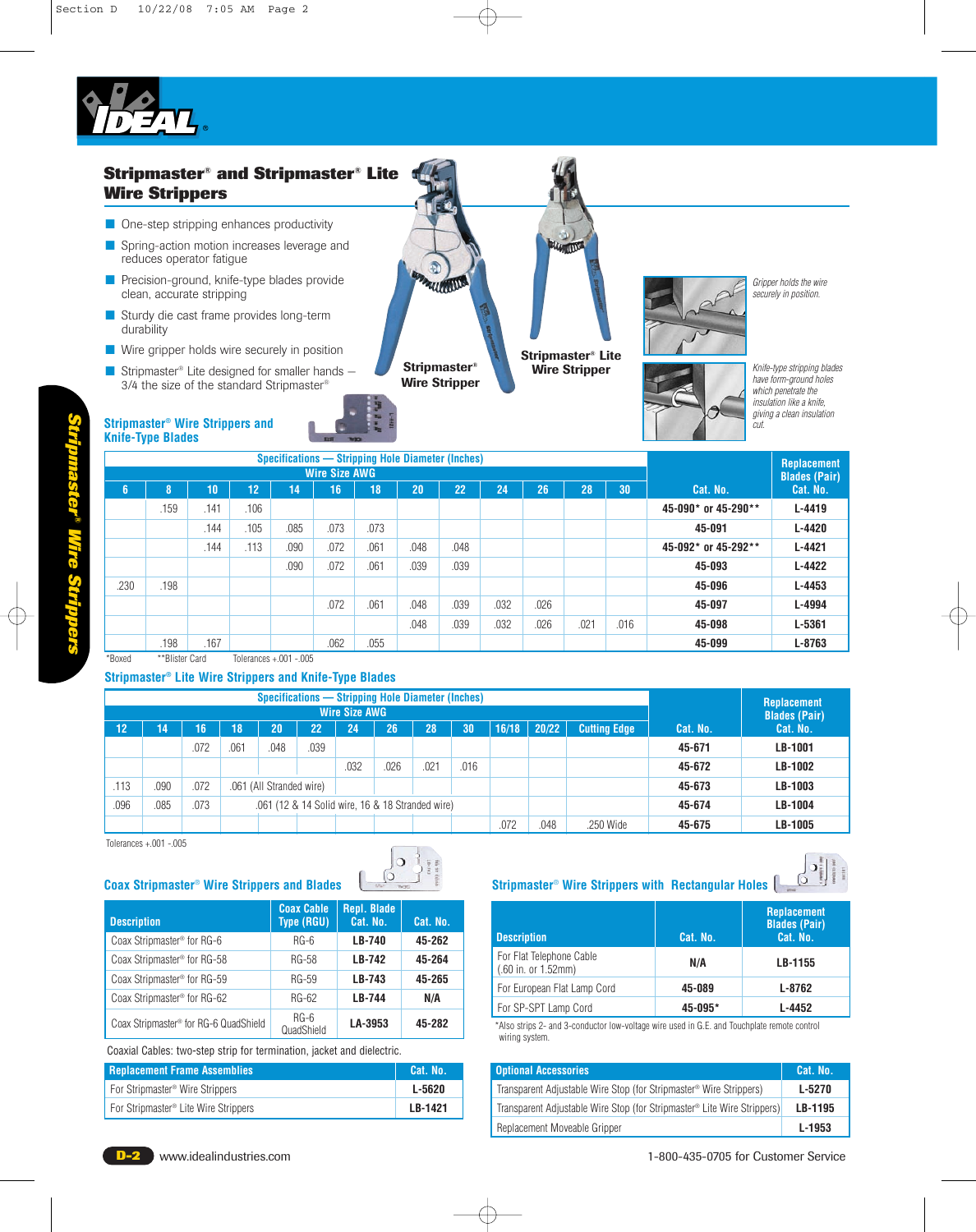# *Stripmaster® Wire Strippers*

### **Stripmaster® Wire Strippers and Knife-Type Blades**

|               |          |                |     |     | Specifications - Stripping Hole Diameter (mm) |                      |     |    |     |     |     |     |                          | Replacement          | <b>Replacement</b> |
|---------------|----------|----------------|-----|-----|-----------------------------------------------|----------------------|-----|----|-----|-----|-----|-----|--------------------------|----------------------|--------------------|
|               |          |                |     |     |                                               | <b>Wire Size AWG</b> |     |    |     |     |     |     |                          | <b>Blades (Pair)</b> | <b>Frame</b>       |
| 6,            | 8        | 10             | 12  | 14  | 16'                                           | $\overline{18}$      | 20  | 22 | 24  | 26  | 28  | 30  | Cat. No.                 | Cat. No.             | Cat. No.           |
|               | 4        | 3.6            | 2.7 |     |                                               |                      |     |    |     |     |     |     | 45-090 or<br>45-290      | $L - 4419$           | $L - 5620$         |
|               |          | 3.6            | 2.7 | 2.2 | 1.8                                           |                      |     |    |     |     |     |     | 45-091                   | $L - 4420$           | $L - 5620$         |
|               |          | 3.6            | 2.9 | 2.3 | 1.8                                           | 1.5                  | 1.2 |    |     |     |     |     | 45-092 or<br>45-292-241* | $L - 4421$           | $L - 5620$         |
|               |          |                |     | 2.3 | 1.8                                           | 1.5                  | 1.2 |    |     |     |     |     | 45-093                   | $L - 4422$           | $L - 5620$         |
| 2.3           | 1.9      |                |     |     |                                               |                      |     |    |     |     |     |     | 45-096                   |                      |                    |
|               |          |                |     |     | 1.8                                           | 1.5                  | 1.2 |    | 0.8 | 0.7 |     |     | 45-097                   | L-4994               | $L - 5620$         |
|               |          |                |     |     |                                               |                      | 1.2 |    | 0.8 | 0.7 | 0.5 | 0.4 | 45-098                   | $L - 5361$           | $L - 5620$         |
| $\sim$ $   -$ | 5<br>- - | 4.2<br>------- |     |     | 1.6                                           | 1.4                  |     |    |     |     |     |     | 45-099                   | $L - 8763$           | $L - 5620$         |

\*Boxed Tolerances +.001 -.005

### **Stripmaster® Lite Wire Strippers and Knife-Type Blades**

|     |                                                               |     |     |         | <b>Specifications - Stripping Hole Diameter (mm)</b> |                      |                         | Replacement | Replacement |                     |          |          |          |                      |              |
|-----|---------------------------------------------------------------|-----|-----|---------|------------------------------------------------------|----------------------|-------------------------|-------------|-------------|---------------------|----------|----------|----------|----------------------|--------------|
|     |                                                               |     |     |         |                                                      | <b>Wire Size AWG</b> |                         | 28          | 30          |                     |          |          |          | <b>Blades (Pair)</b> | <b>Frame</b> |
| 12  | 14                                                            | 16  | 18  | 20      | 22                                                   | 24                   | 26                      | 16/18       | 20/22       | <b>Cutting Edge</b> | Cat. No. | Cat. No. | Cat. No. |                      |              |
|     |                                                               | 1.8 | 1.5 | $\cdot$ |                                                      |                      |                         |             |             |                     |          |          | 45-671   | LB-1001              | LB-1421      |
|     |                                                               |     |     |         |                                                      | 0.8                  | 0.7                     | 0.5         | 0.4         |                     |          |          | 45-672   | LB-1002              | LB-1421      |
| 2.9 | 2.3                                                           | 1.8 |     |         |                                                      |                      | 1.5 (All Stranded wire) |             |             |                     |          |          | 45-673   | LB-1003              | LB-1421      |
| 2.4 | 1.9<br>2.2<br>1.5 (12 & 14 Solid wire, 16 & 18 Stranded wire) |     |     |         |                                                      |                      |                         |             |             |                     |          |          | 45-674   | LB-1004              | LB-1421      |
|     | 1.8                                                           |     |     |         |                                                      |                      |                         |             |             |                     |          | 6.4 wide | 45-675   | LB-1005              | LB-1421      |

### **Stripmaster® Wire Strippers and Knife-Type Blades for Metric Wire**

|      |     |          |      | <b>Specifications-Stripping Hole Diameter (mm)</b> |          | Wire Size (mm <sup>2</sup> ) |     |      |     |   |     |     |    |                              | Replacement<br><b>Blades (Pair)</b> | <b>Replacement</b><br><b>Frame</b> |
|------|-----|----------|------|----------------------------------------------------|----------|------------------------------|-----|------|-----|---|-----|-----|----|------------------------------|-------------------------------------|------------------------------------|
| 0.05 | 0.1 | $0.15$ . | 0.22 | 0.34                                               | 0.5      | 0.75                         |     | (.5) | 2.5 |   | O   |     | 10 | Cat. No.                     | Cat. No.                            | Cat. No.                           |
|      |     |          |      |                                                    |          |                              |     |      |     |   |     | 4.3 |    | 45-090-341 or<br>45-290-341* | L-4419M                             | LA-2358                            |
|      |     |          |      |                                                    |          | i .3                         | 6.6 | l.9  | 2.4 | 3 | 3.6 |     |    | 45-092-341 or<br>45-292-341* | L-4421M                             | LA-2358                            |
| 0.6  | 0.7 | 0.8      | 0.9  |                                                    | -4<br>IJ |                              |     |      |     |   |     |     |    | 45-098-341 or<br>45-298-341* | L-5361M                             | LA-2358                            |

\*Boxed Tolerances +.001 -.005

## **Stripmaster® Lite Wire Strippers and Knife-Type Blades for Metric Wire**

|      |     |      |                              | Specifications-Stripping Hole Diameter (mm) |                      |              |     |            | Replacement     | <b>Replacement</b> |
|------|-----|------|------------------------------|---------------------------------------------|----------------------|--------------|-----|------------|-----------------|--------------------|
|      |     |      | Wire Size (mm <sup>2</sup> ) |                                             | <b>Blades (Pair)</b> | <b>Frame</b> |     |            |                 |                    |
| 0.05 | 0.1 | 0.15 | 0.22                         | 0.34                                        | 0.5                  | 0.75         |     | Cat. No.   | LCat. No.       | Cat. No.           |
|      |     |      |                              |                                             |                      | 12           | - 0 | 45-671-341 | <b>LB-1001M</b> | H-2909             |
| 0.6  | 0.7 | 0.8  | 0.9                          |                                             |                      |              |     | 45-672-341 | <b>LB-1002M</b> | H-2909             |

Free Application Engineering Service and made-to-order Custom Stripmaster® and Stripmaster® Wire Strippers are available. Contact IDEAL INDUSTRIES, INC. for complete information at 1-800-435-0705.

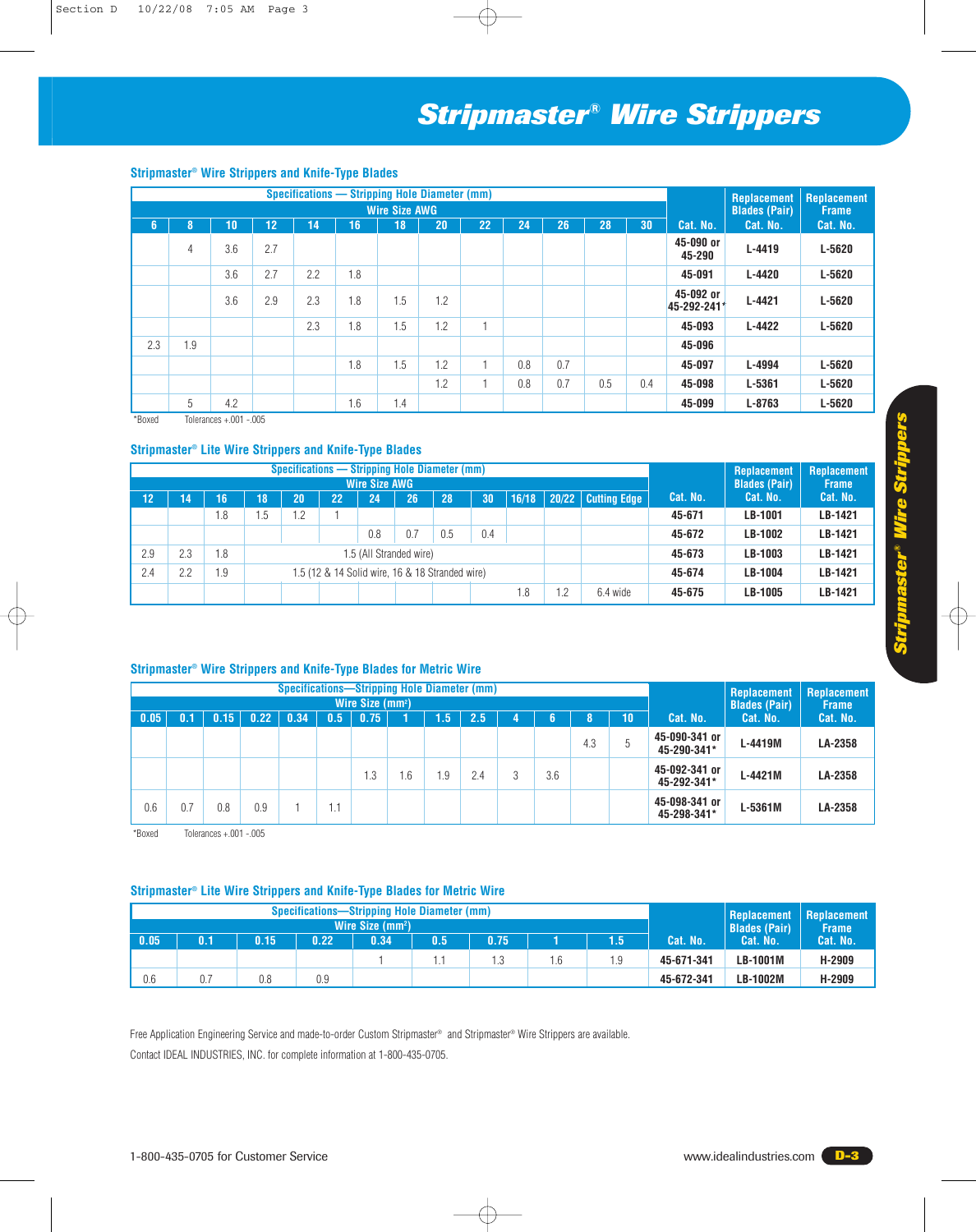

# **Custom Stripmaster® and Custom Stripmaster® Lite Wire Strippers**

- Strips 30 through 10 AWG solid or stranded wire
- Mil-spec die-type blades allow precision stripping
- Inner cutting hole sized to conductor and counter-bored holes sized to insulation
- Replaceable Grippers
- Optional short stop latch and transparent wire stop
- Cushioned, comfort grip handles
- Custom Stripmaster<sup>®</sup> Lite is 3/4's the size of Custom Stripmaster<sup>®</sup> Wire Stripper and strips 16 through 30 AWG solid or stranded wire
- Custom Stripmaster<sup>®</sup> Lite requires one-third less hand pressure for each strip actuation
- Engineering Service and made-to-order blades available. Contact factory for complete product and blade number listing.



Gripper pads hold the wire securely in a centerline relationship with the blade.

Die-type blades incorporate a counter-bored hole sized to the insulation and an inner cutting hole sized to the conductor. This varies depending on insulation type and thickness.

### **Custom Stripmaster** ® **Wire Strippers and Die-Type Blades**





|                     |                                           |                      |                       |                      | <b>Counterbore Diameter (Inches)</b><br><b>Wire Size AWG</b> |                      |                     |                              |                      |                     |                 |                   |
|---------------------|-------------------------------------------|----------------------|-----------------------|----------------------|--------------------------------------------------------------|----------------------|---------------------|------------------------------|----------------------|---------------------|-----------------|-------------------|
| 30                  | 28                                        | 26                   | 24                    | 22                   | 20                                                           | 18                   | 16                  | 14                           | 12                   | 10                  | <b>Stripper</b> | <b>Blade Only</b> |
|                     | For Type E Teflon <sup>®</sup> (600V)     |                      |                       |                      |                                                              |                      |                     |                              |                      |                     | Cat. No.        | Cat. No.          |
|                     |                                           |                      |                       |                      |                                                              |                      |                     | $\frac{.076}{.0935}$         | $\frac{.096}{.113}$  | $\frac{.119}{.136}$ | 45-176          | $L - 5559$        |
|                     |                                           | $\frac{.023}{.039}$  | $\frac{.028}{.043}$   | $\frac{.034}{.052}$  | $\frac{.042}{.0595}$                                         | $\frac{.052}{.070}$  | $\frac{.061}{.081}$ |                              |                      |                     | 45-177          | $L - 5560$        |
| $\frac{.016}{.032}$ | $\frac{.019}{.035}$                       | $\frac{.023}{.039}$  |                       |                      |                                                              |                      |                     |                              |                      |                     | 45-178          | $L - 5561$        |
|                     | For Type EE Teflon <sup>®</sup> (1000V)   |                      |                       |                      |                                                              |                      |                     |                              |                      |                     |                 |                   |
|                     |                                           |                      |                       |                      |                                                              |                      |                     | $\frac{.076}{.104}$          | $\frac{.096}{.125}$  | $\frac{.119}{.144}$ | 45-173          | $L - 5562$        |
|                     |                                           | $\frac{.023}{.0465}$ | $\frac{.028}{.055}$   | $\frac{.034}{.0595}$ | $\frac{.042}{.067}$                                          | $\frac{.052}{.0785}$ | $\frac{.061}{.089}$ |                              |                      |                     | 45-174          | L-5563            |
| $\frac{.016}{.042}$ | $\frac{.019}{.043}$                       | $\frac{.023}{.0465}$ |                       |                      |                                                              |                      |                     |                              |                      |                     | 45-175          | L-5564            |
|                     | <b>For Other Misc. Insulations</b>        |                      |                       |                      |                                                              |                      |                     |                              |                      |                     |                 |                   |
|                     |                                           |                      |                       |                      |                                                              |                      |                     | $\frac{.076}{.113}$          | $\frac{.0937}{.138}$ | $\frac{.116}{.154}$ | 45-170          | $L - 5210$        |
|                     |                                           | $\frac{.022}{.052}$  | $\frac{.0292}{.0595}$ | $\frac{.035}{.0635}$ | $\frac{.042}{.073}$                                          | $\frac{.052}{.086}$  | $\frac{.062}{.096}$ |                              |                      |                     | 45-171          | $L - 5211$        |
| $\frac{.016}{.037}$ | $\frac{.020}{.040}$                       | $\frac{.024}{.043}$  |                       |                      |                                                              |                      |                     |                              |                      |                     | 45-172          | $L - 5436$        |
|                     | For Wire Wrap & Other Thin Insulated Wire |                      |                       |                      |                                                              |                      |                     |                              |                      |                     |                 |                   |
| $\frac{.012}{.020}$ |                                           |                      |                       |                      |                                                              |                      |                     | <b>Three identical holes</b> |                      |                     | 45-179          | $L - 7625$        |
| $\frac{.012}{.019}$ | $\frac{.014}{.023}$                       | $\frac{.018}{.025}$  | $\frac{.024}{.033}$   |                      |                                                              |                      |                     | <b>Solid Wires</b>           |                      |                     | 45-169          | $L - 9300$        |

Tolerances: Cutter Dia.: ± .001; Counter-bore Dia.: ± .002

The 45-170 Series is a Custom Stripmaster® Wire Stripper frame without the short

stop latch and wire stop.

Teflon® is a registered trademark of E.I. du Pont de Nemours and Company.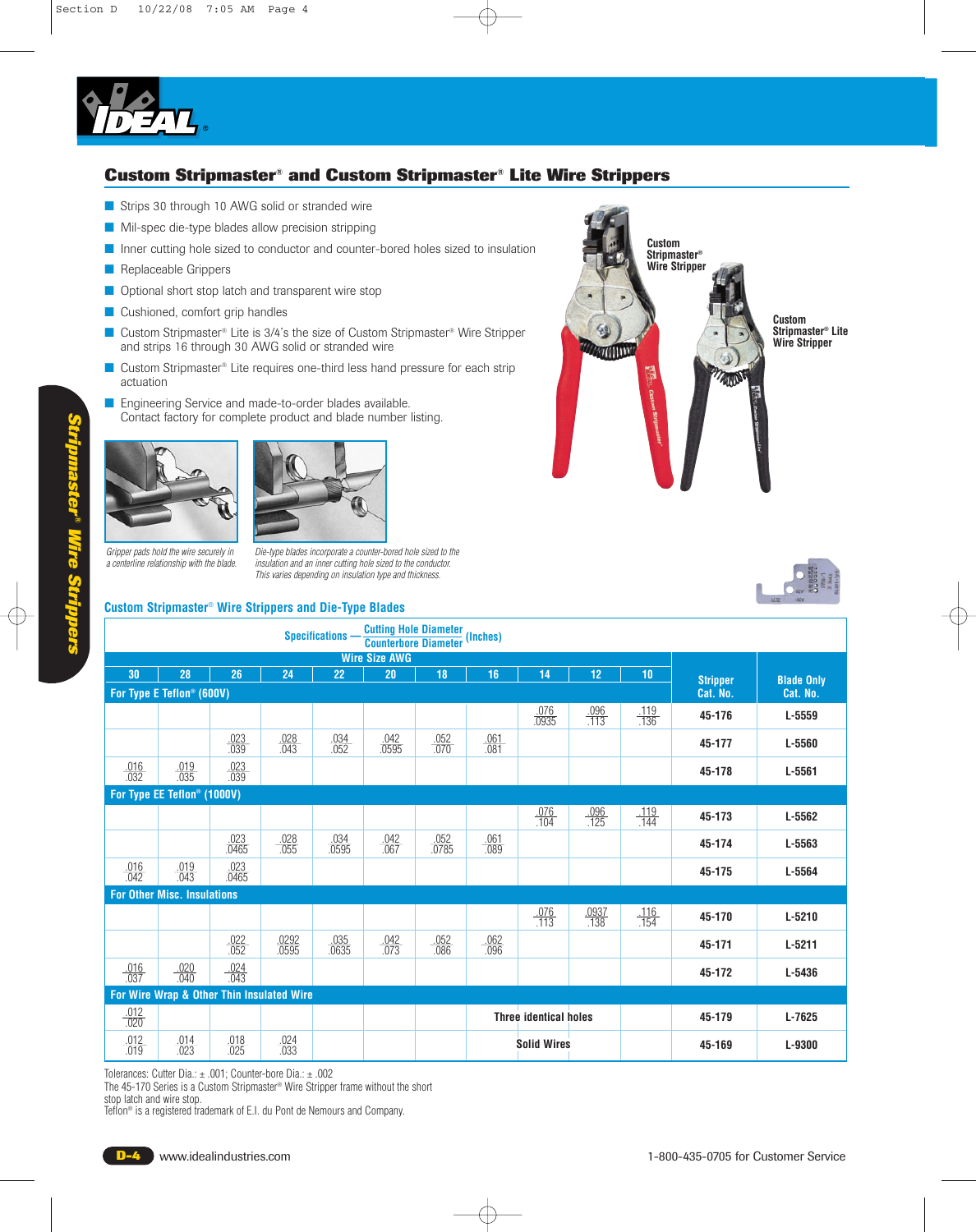# *Stripmaster® Wire Strippers*



#### **Custom Stripmaster** ® **Lite Wire Strippers and Die-type Blades**

|                        |                                                  | Specifications -                                   |                       | <b>Cutting Hole Diameter (Inches)</b><br><b>Counterbore Diameter</b> |                      |                       |                     |                 |                   |
|------------------------|--------------------------------------------------|----------------------------------------------------|-----------------------|----------------------------------------------------------------------|----------------------|-----------------------|---------------------|-----------------|-------------------|
|                        |                                                  |                                                    |                       | <b>Wire Size AWG</b>                                                 |                      |                       |                     |                 |                   |
| 30                     | 28                                               | 26                                                 | 24                    | 22                                                                   | 20                   | 18                    | 16                  | <b>Stripper</b> | <b>Blade Only</b> |
|                        | MIL-W-16878 Type E 600V Teflon <sup>®</sup> Wire |                                                    |                       |                                                                      |                      |                       |                     | Cat. No.        | Cat. No.          |
|                        |                                                  |                                                    |                       | $\frac{.034}{.052}$                                                  | $\frac{.042}{.0595}$ | $\frac{.052}{.070}$   | $\frac{.061}{.081}$ | 45-638          | LB-918            |
|                        |                                                  | $\frac{.023}{.039}$                                | $\frac{.028}{.043}$   | $\frac{.034}{.052}$                                                  | $\frac{.042}{.0595}$ |                       |                     | 45-639          | LB-919            |
| $\frac{.016}{.032}$    | $\frac{.019}{.035}$                              | $\frac{.023}{.039}$                                | $\frac{.028}{.043}$   |                                                                      |                      |                       |                     | 45-640          | <b>LB-920</b>     |
|                        |                                                  | MIL-W-16878 Type EE 1000V Teflon <sup>®</sup> Wire |                       |                                                                      |                      |                       |                     |                 |                   |
|                        |                                                  |                                                    |                       | $\frac{.034}{.0595}$                                                 | $\frac{.042}{.067}$  | $\frac{.052}{.0785}$  | $\frac{.061}{.089}$ | 45-635          | LB-915            |
|                        |                                                  | $\frac{.023}{.0465}$                               | $\frac{.028}{.055}$   | $\frac{.034}{.0595}$                                                 | $\frac{.042}{.067}$  |                       |                     | 45-636          | LB-916            |
| $\frac{.016}{.042}$    | $\frac{.019}{.043}$                              | $\frac{.023}{.0465}$                               | $\frac{.028}{.055}$   |                                                                      |                      |                       |                     | 45-637          | LB-917            |
| <b>General Purpose</b> |                                                  |                                                    |                       |                                                                      |                      |                       |                     |                 |                   |
|                        |                                                  |                                                    |                       | $\frac{.035}{.0635}$                                                 | $\frac{.042}{.073}$  | $\frac{.052}{.086}$   | $\frac{.062}{.096}$ | 45-632          | LB-912            |
|                        |                                                  | $\frac{.022}{.052}$                                | $\frac{.0292}{.0595}$ | $\frac{.035}{.0635}$                                                 | $\frac{.042}{.073}$  |                       |                     | 45-633          | LB-913            |
| $\frac{.016}{.037}$    | $\frac{.020}{.040}$                              | $\frac{.024}{.043}$                                | $\frac{.0292}{.0595}$ |                                                                      |                      |                       |                     | 45-634          | LB-914            |
|                        |                                                  | <b>Wire Wrapping (Thin Insulation Solid Wire)</b>  |                       |                                                                      |                      |                       |                     |                 |                   |
| $\frac{.012}{.020}$    |                                                  |                                                    |                       |                                                                      |                      | Four holes, same size |                     | 45-641          | LB-921            |
| $\frac{.012}{.019}$    | $\frac{.014}{.023}$                              | $\frac{.018}{.025}$                                | $\frac{.024}{.033}$   |                                                                      |                      | <b>Solid Wires</b>    |                     | 45-631          | LB-911            |

Tolerances: Cutter Dia.: ± .001; Counterbore Dia.: ± .002. Teflon® is a registered trademark of E.I. du Pont de Nemours and Company.

### **Custom Stripmaster** ® **Wire Strippers and Die-Type Blades**

| <b>Cutting Hole Diameter</b><br>(Millimeters) (Reference chart only. Blades are not marked in mm)<br>Specifications -<br><b>Counterbore Diameter</b> |                                         |                     |                                           |                     |                     |                     |                     |                              |                     |                     |                 |                   |
|------------------------------------------------------------------------------------------------------------------------------------------------------|-----------------------------------------|---------------------|-------------------------------------------|---------------------|---------------------|---------------------|---------------------|------------------------------|---------------------|---------------------|-----------------|-------------------|
| $mm2$ Nom                                                                                                                                            |                                         |                     |                                           |                     |                     |                     |                     |                              |                     |                     |                 |                   |
| 0.05                                                                                                                                                 | 0.08                                    | 0.13                | 0.2                                       | 0.22                | 0.5                 | 1.0                 | 1.5                 | 2.5                          | 4.0                 | 6.0                 | <b>Stripper</b> | <b>Blade Only</b> |
|                                                                                                                                                      | For Type E Teflon <sup>®</sup> (600V)   |                     |                                           |                     |                     |                     |                     |                              |                     |                     | Cat. No.        | Cat. No.          |
|                                                                                                                                                      |                                         |                     |                                           |                     |                     |                     |                     | $\frac{1.93}{2.37}$          | $\frac{2.44}{2.87}$ | $\frac{3.02}{3.45}$ | 45-176          | L-5559            |
|                                                                                                                                                      |                                         | $\frac{.584}{.99}$  | $\frac{.711}{1.09}$                       | $\frac{.863}{1.32}$ | $\frac{1.07}{1.5}$  | $\frac{1.33}{1.78}$ | $\frac{1.55}{2.06}$ |                              |                     |                     | 45-177          | L-5560            |
| $\frac{.406}{.813}$                                                                                                                                  | $\frac{.482}{.889}$                     | $\frac{.584}{.99}$  |                                           |                     |                     |                     |                     |                              |                     |                     | 45-178          | L-5561            |
|                                                                                                                                                      | For Type EE Teflon <sup>®</sup> (1000V) |                     |                                           |                     |                     |                     |                     |                              |                     |                     |                 |                   |
|                                                                                                                                                      |                                         |                     |                                           |                     |                     |                     |                     | $\frac{1.93}{2.64}$          | $\frac{2.44}{3.17}$ | $\frac{3.02}{3.6}$  | 45-173          | L-5562            |
|                                                                                                                                                      |                                         | $\frac{.584}{1.17}$ | $\frac{.711}{1.39}$                       | $\frac{.863}{1.5}$  | $\frac{1.07}{1.70}$ | $\frac{1.33}{1.99}$ | $\frac{1.55}{2.49}$ |                              |                     |                     | 45-174          | L-5563            |
| $\frac{.406}{1.07}$                                                                                                                                  | $\frac{.482}{1.09}$                     | $\frac{.584}{1.17}$ |                                           |                     |                     |                     |                     |                              |                     |                     | 45-175          | L-5564            |
|                                                                                                                                                      | <b>For Other Misc. Insulations</b>      |                     |                                           |                     |                     |                     |                     |                              |                     |                     |                 |                   |
|                                                                                                                                                      |                                         |                     |                                           |                     |                     |                     |                     | $\frac{1.93}{2.87}$          | $\frac{2.38}{3.45}$ | $\frac{2.94}{3.91}$ | 45-170          | $L - 5210$        |
|                                                                                                                                                      |                                         | $\frac{.560}{1.33}$ | $\frac{.736}{1.5}$                        | $\frac{.889}{1.61}$ | $\frac{1.07}{1.85}$ | $\frac{1.33}{2.18}$ | $\frac{1.57}{2.44}$ |                              |                     |                     | 45-171          | $L - 5211$        |
| $\frac{.406}{.940}$                                                                                                                                  | $\frac{.508}{1.01}$                     | $\frac{.609}{1.09}$ |                                           |                     |                     |                     |                     |                              |                     |                     | 45-172          | L-5436            |
|                                                                                                                                                      |                                         |                     | For Wire Wrap & Other Thin Insulated Wire |                     |                     |                     |                     |                              |                     |                     |                 |                   |
| $\frac{.305}{.508}$                                                                                                                                  |                                         |                     |                                           |                     |                     |                     |                     | <b>Three identical holes</b> |                     |                     | 45-179          | $L-7625$          |
| $\frac{.305}{.482}$                                                                                                                                  | $\frac{.356}{.584}$                     | $\frac{.457}{.635}$ | $\frac{.609}{.838}$                       |                     |                     |                     |                     |                              |                     |                     | 45-169          | L-9300            |

1-800-435-0705 for Customer Service www.idealindustries.com **D-5** Tolerances: Cutter Dia.: ± .025mm; Counterbore Dia.: ± .051mm. Teflon® is a registered trademark of E.I. du Pont de Nemours and Company.

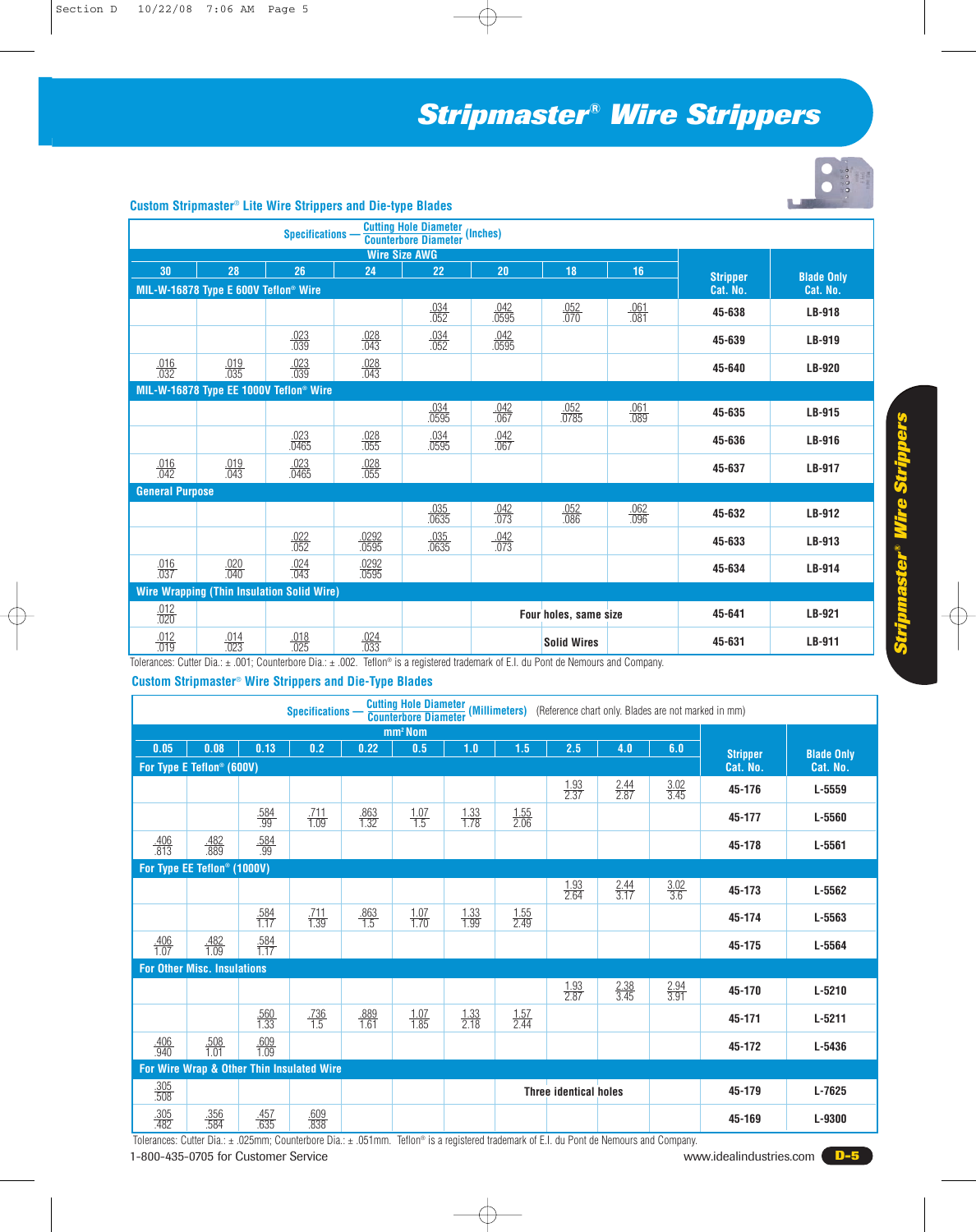

### **Custom Stripmaster**® **Lite Wire Strippers and Die-type Blades**

| <b>Cutting Hole Diameter (Millimeters)</b><br>Counterbore Diameter (Millimeters)<br>Specifications -<br><b>Wire Size AWG</b> |                                                  |                                                    |                       |                     |                      |                     |                     |                             |                               |
|------------------------------------------------------------------------------------------------------------------------------|--------------------------------------------------|----------------------------------------------------|-----------------------|---------------------|----------------------|---------------------|---------------------|-----------------------------|-------------------------------|
| 0,13<br>0.22<br>0,2<br>0,05<br>1,5<br>1,0<br>0,5<br>0,08                                                                     |                                                  |                                                    |                       |                     |                      |                     |                     |                             |                               |
|                                                                                                                              | MIL-W-16878 Type E 600V Teflon <sup>®</sup> Wire |                                                    |                       |                     |                      |                     |                     | <b>Stripper</b><br>Cat. No. | <b>Blade Only</b><br>Cat. No. |
| $\frac{1,55}{2,06}$                                                                                                          | $\frac{1,32}{1,99}$                              | $\frac{1.07}{1.51}$                                | $\frac{0.86}{1.32}$   |                     |                      |                     |                     | 45-638                      | LB-918                        |
|                                                                                                                              |                                                  | $\frac{1,07}{1,51}$                                | $\frac{0.86}{1.32}$   | $\frac{0,71}{1,09}$ | $\frac{0.58}{0.099}$ |                     |                     | 45-639                      | LB-919                        |
|                                                                                                                              |                                                  |                                                    |                       | $\frac{0,71}{1,09}$ | $\frac{0.58}{0.99}$  | $\frac{0.48}{0.89}$ | $\frac{0.41}{0.82}$ | 45-640                      | <b>LB-920</b>                 |
|                                                                                                                              |                                                  | MIL-W-16878 Type EE 1000V Teflon <sup>®</sup> Wire |                       |                     |                      |                     |                     |                             |                               |
| $\frac{1,55}{2,26}$                                                                                                          | $\frac{1.32}{1.99}$                              | $\frac{1,07}{1,70}$                                | $\frac{0.86}{1,51}$   |                     |                      |                     |                     | 45-635                      | LB-915                        |
|                                                                                                                              |                                                  | $\frac{1,07}{1,70}$                                | $\frac{0.86}{1.51}$   | $\frac{0,71}{1,40}$ | $\frac{0.58}{1.18}$  |                     |                     | 45-636                      | LB-916                        |
|                                                                                                                              |                                                  |                                                    |                       | $\frac{0,71}{1,40}$ | $\frac{0.58}{1.18}$  | $\frac{0.48}{1.09}$ | $\frac{0.41}{1.07}$ | 45-637                      | LB-917                        |
| <b>General Purpose</b>                                                                                                       |                                                  |                                                    |                       |                     |                      |                     |                     |                             |                               |
| $\frac{1,57}{2,44}$                                                                                                          | $\frac{1,32}{2,18}$                              | $\frac{1,07}{1,85}$                                | $\frac{0.89}{1.61}$   |                     |                      |                     |                     | 45-632                      | LB-912                        |
|                                                                                                                              |                                                  | $\frac{1.07}{1.85}$                                | $\frac{0.89}{1.61}$   | $\frac{0,74}{1,51}$ | $\frac{0.56}{1.32}$  |                     |                     | 45-633                      | LB-913                        |
|                                                                                                                              |                                                  |                                                    |                       | $\frac{0,74}{1,51}$ | $\frac{0.61}{1.09}$  | $\frac{0.51}{1.02}$ | $\frac{0.41}{0.86}$ | 45-634                      | LB-914                        |
|                                                                                                                              |                                                  | <b>Wire Wrapping (Thin Insulation Solid Wire)</b>  |                       |                     |                      |                     |                     |                             |                               |
|                                                                                                                              |                                                  |                                                    | Four holes, same size |                     |                      |                     | $\frac{0.30}{0.76}$ | 45-641                      | LB-921                        |
|                                                                                                                              |                                                  |                                                    | <b>Solid Wires</b>    | $\frac{0.61}{0.84}$ | $\frac{0.46}{0.64}$  | $\frac{0.36}{0.58}$ | $\frac{0.30}{0.48}$ | 45-631                      | LB-911                        |

Tolerances: Cutter Dia.: ± .001; Counterbore Dia.: ± .002. Teflon® is a registered trademark of E.I. du Pont de Nemours and Company.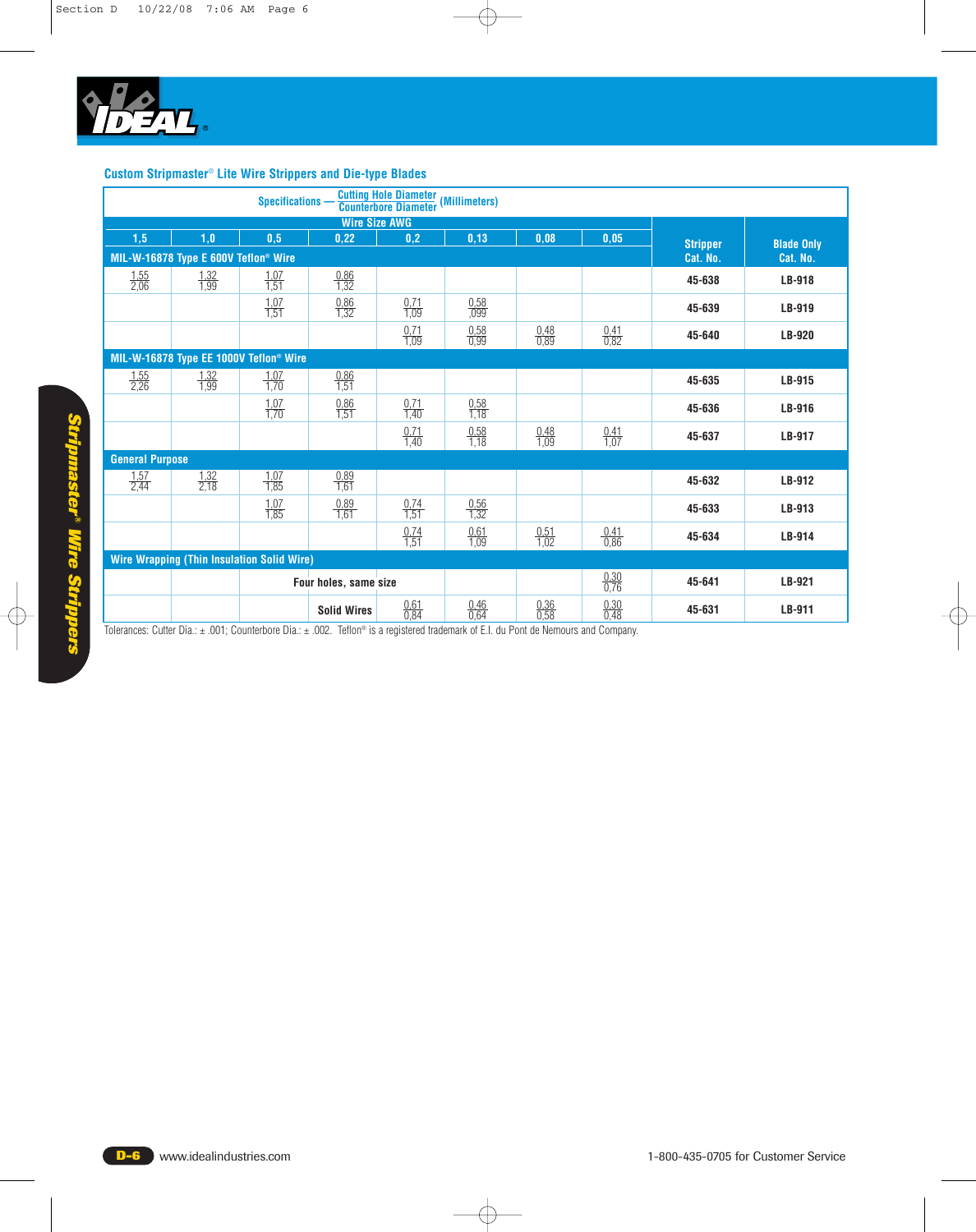# *Stripmaster® Wire Strippers*



Short-stop Latch protects wire strands by limiting the stripping stroke to 5/32 in. and retains the slug until the wire is ready for terminating.





Transparent wire stop provides uniform stripping length.



Gripper Pads are available in your choice of either parallel, file or grit-type. File-type pads may be used on hard-to-grip insulations such as Kapton® and some Teflon®.



**Stationary Gripper for Red Handle Units** For 10, 12 & 14 AWG Wire

**Stationary Gripper for Black Handle Units** For 16 thru 30 AWG wire.



### **Replacement Frame Assemblies**

| For Custom Stripmaster <sup>®</sup> Wire Strippers                                 | Cat. No.   |
|------------------------------------------------------------------------------------|------------|
| Frame only, 10-14 AWG                                                              | $L - 5616$ |
| Frame only, 16-30 AWG                                                              | $L - 5617$ |
| Frame only, 10-14 AWG, Wire Stop and Latch                                         | $L - 5618$ |
| Frame only, 16-30 AWG, Wire Stop and Latch                                         | $L - 5619$ |
| Frame only, 10-14 AWG, internal spring (see note)                                  | L-9039     |
| Frame only, 16-30 AWG, internal spring (see note)                                  | $L - 9038$ |
| Note: Frames with internal springs allow additional blade penetration pressure for |            |

difficult and multi-layered insulation types.

| For Custom Stripmaster <sup>®</sup> Lite Wire Strippers | Cat. No. |
|---------------------------------------------------------|----------|
| Frame only                                              | LB-895   |
| Frame only, Wire Stop and Latch                         | LB-896   |

| For Custom Steel Stripmaster <sup>®</sup> Wire Strippers | Cat. No. |
|----------------------------------------------------------|----------|
| Frame only, 10-14 AWG                                    | LB-1091  |
| Frame only, 16-30 AWG                                    | LB-1092  |
| Frame only, 10-14 AWG, internal spring (see note)        | LB-1090  |
| Frame only, 16-30 AWG, internal spring (see note)        | LB-1089  |

Note: Frames with internal springs allow additional blade penetration pressure for difficult and multi-layered insulation types.

| <b>Transparent Adjustable Wire Stop Assembly</b>                  | Cat. No. |
|-------------------------------------------------------------------|----------|
| For Custom & Custom Steel Stripmaster <sup>®</sup> Wire Strippers | L-5270   |
| For Custom Stripmaster® Lite Wire Strippers                       | LB-1195  |

### **Custom Steel Stripmaster**® **Wire Strippers and Special Flat-Blades for Ribbon and Multi-Conductor Cable**

| <b>Description</b>                                  | <b>Blade Gap ("x") vertical height</b> | <b>Blade Only Cat. No.</b> | <b>Frame &amp; Blade Cat. No.</b> |
|-----------------------------------------------------|----------------------------------------|----------------------------|-----------------------------------|
| Custom Steel frame only                             | N/A                                    | N/A                        | LB-1091                           |
| Flat blade for 26 AWG (.40mm dia.) multi-conductor  | $.022$ in.                             | LB-1151                    | 45-890                            |
| Flat blade for 24 AWG (.00mm dia.) multi-conductor  | .030 in.                               | LB-1152                    | 45-891                            |
| Flat blade for 22 AWG (.64mm dia.) multi-conductor  | .038 in.                               | LB-1153                    | 45-892                            |
| Flat blade for 20 AWG (.00mm dia.) multi-conductor  | .050 in.                               | LB-1154                    | 45-893                            |
| Flat blade for 18 AWG (1.02mm dia.) multi-conductor | $.060$ in.                             | LB-1155                    | 45-894                            |
| Flat blade for 16 AWG (1.29mm dia.) multi-conductor | .075 in.                               | LB-1156                    | 45-895                            |

Teflon® and Kapton® are registered trademarks of E. I. du Pont de Nemours and Company.

|                        | <u>. 6. aastani ambinaata. Miin aastani ataal ambinaata.  1.110 ambbala</u> |                                   |                                          |  |  |  |  |  |
|------------------------|-----------------------------------------------------------------------------|-----------------------------------|------------------------------------------|--|--|--|--|--|
| <b>Surface</b><br>Type | Gripper Set*<br>Cat. No.                                                    | <b>Movable Gripper</b><br>Cat No. | <b>Stationary Gripper</b><br>(Thickness) |  |  |  |  |  |
| Grit**                 | LB-197                                                                      | $L - 5212$                        | $L-5215$ (.129 in.)                      |  |  |  |  |  |
| Grit**                 | LB-198 <sup>+</sup>                                                         | $L - 5212$                        | $L-5217$ (.156 in.)                      |  |  |  |  |  |
| File                   | LB-721                                                                      | LB-718                            | LB-719 (.129 in.)                        |  |  |  |  |  |
| File                   | LB-722‡                                                                     | LB-718                            | LB-720 $(.156$ in.)                      |  |  |  |  |  |
| Parallel               | LB-730                                                                      | LB-727                            | LB-728 (.129 in.)                        |  |  |  |  |  |
| Parallel               | LB-731                                                                      | LB-727                            | LB-729 (.156 in.)                        |  |  |  |  |  |

### **For Custom Stripmaster® Lite Wire Strippers**

| <b>Surface</b><br>Type | Gripper Set*<br>Cat No. | <b>Movable Gripper</b><br>Cat. No. | <b>Stationary Gripper</b><br>(Thickness) |
|------------------------|-------------------------|------------------------------------|------------------------------------------|
| Grit*                  | LB-1188                 | LB-882                             | LB-883 $(.109 \text{ in.})$              |
| File                   | LB-1189                 | LB-1184                            | <b>LB-1185</b> $(.109 \text{ in.})$      |
| Parallel               | LB-1190                 | LB-1186                            | <b>LB-1187</b> $(.109 \text{ in.})$      |
| .<br>.                 | .                       |                                    |                                          |

\* Gripper Set includes one movable gripper, one stationary gripper.

\*\* Grit pads are standard for most Custom Stripmaster® and Custom Stripmaster® Lite products.

† Formerly L-7954

‡ Formerly L-8928. These are for use on hard-to-grip surfaces such as Kapton® and Teflon®. Gripper pad selection depends on insulation type and user preference.

Note: For wire gauge 10-14, use .129 in. stationary gripper. For 16-30 AWG, use .156 in. gripper.

#### **Optional Accessories**

| Short Stop Latch                                                  | Cat. No. |
|-------------------------------------------------------------------|----------|
| For Custom & Custom Steel Stripmaster <sup>®</sup> Wire Strippers | L-5269   |
| For Custom Stripmaster <sup>®</sup> Lite Wire Strippers           | LB-1194  |

www.idealindustries.com **D-7**